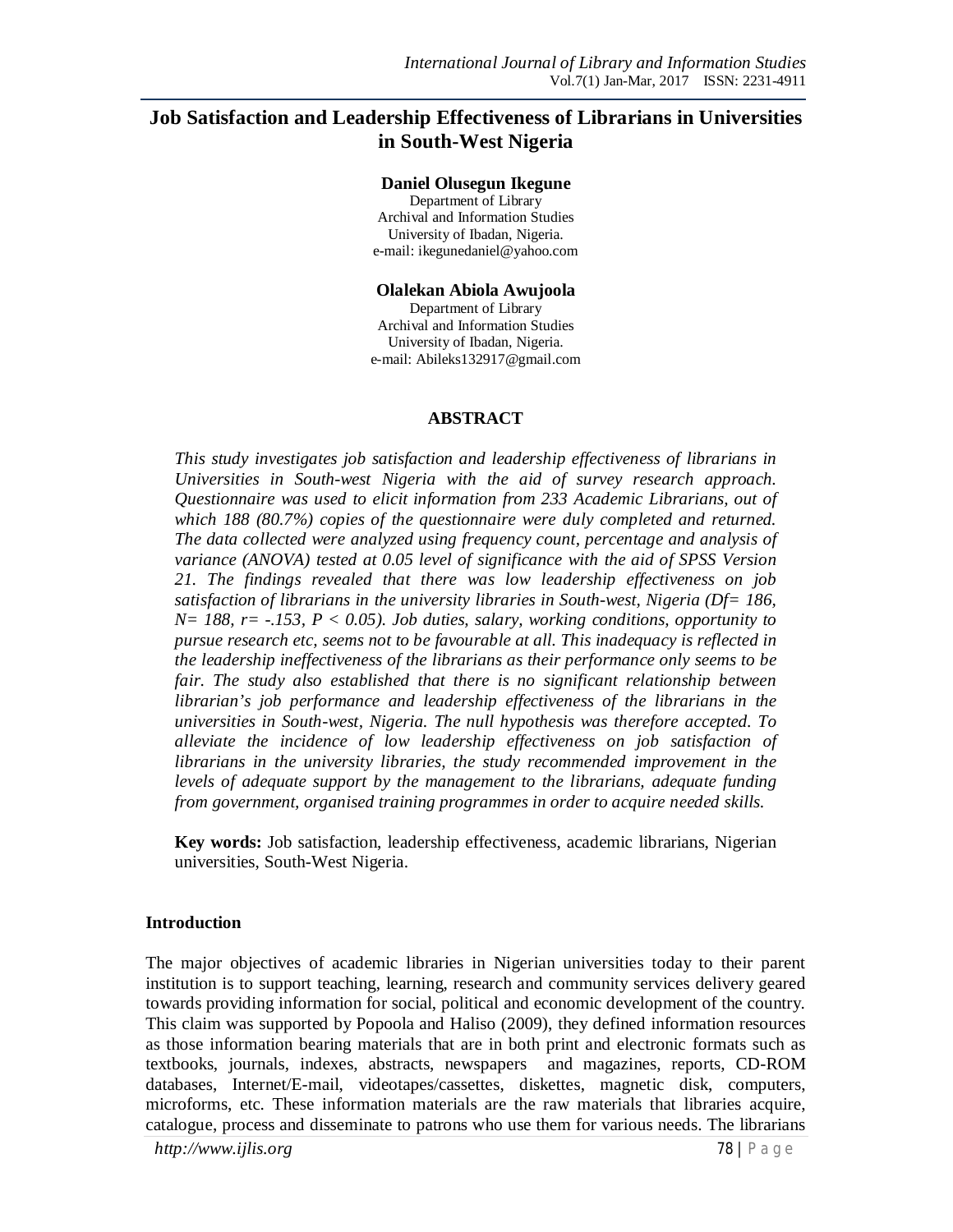as well utilize these information resources to provide various other services. Librarians in the universities are charge with the functional duty of providing information services for users in the library, they also uses these information resources to pursue their research and academic work. Librarians therefore play a pivotal role towards ensuring provision of adequate information needs. They guide students and faculty at the reference desk, instructing library research sessions, and developing library collection. It is a truism to say that librarians in all sectors of an academic library wear many different hats and provide numerous services to patrons (Alsop and Gibson, 2007).

The extent to which librarians play a pivotal role towards ensuring provision of adequate information needs to library users as part of their job description to supports universities therefore largely depends on the level of job satisfaction. The level of job satisfaction of the librarians largely depends upon much management related issues; Gowda quoted Bullock who defined job satisfaction as: an attitude which results from a balancing and summarization of many specific likes and dislikes experienced in connection with job. This attitude maintains itself in evaluation of the job and of the employing organization. Job satisfaction is rather an evaluation of one's job and employing company as contributing suitably to the attainment of one's personal objective.

Gowda (2009) defined job satisfaction as a function of the perceived characteristics of a job in relation to an individual commitment to work. The particular job conditions can be satisfier, dissatisfied or irrelevant, depending on the conditions in comparable jobs. In a narrow sense, these attitudes are related to the job and many specific factors like wages supervision, social relation on the job, besides worker's age, family, social factors, etc. people differ markedly in the degree of job satisfaction owing to the difference in features of the job and the differences in themselves. Job satisfaction and dissatisfaction are functions of perceived relationship between derivation and perception of job functions. The experience produced by the discrepancy between derivation and expectation may be an indicator of satisfaction or dissatisfaction from job. Thus, job satisfaction is not an absolute phenomenon but is relative to the alternatives available to the individual. In the present study, the term job satisfaction is used to represent this absolute phenomenon among librarians. Job satisfaction is an attitude, more rapidly formed and a transitory that are largely associated with specific and tangible aspects of the work environment (Porter, Steers and Mowday, 1974)

Gedney (1999) defined effective leader as someone who motivates a person or a group to accomplish more than they would have otherwise accomplished without that leader's involvement. He also suggested that there are certain basic qualities or characteristics that most people associate with leadership. Some of these include self-reliant, independent, assertive, risk taker, dominant, ambitions and self-sufficient. Hollander and Julian (1969) opined that leadership involves the presence of a particular influence relationship between two or more persons. Effective leadership is defined as transforming followers creating vision of the goals that may be attained, and articulating for the followers, the ways to attain those goals" (Bass, 1985; Tichy and Devanna, 1986). Effective leadership as defined by Campbell (1991) is actions that focus resources to create desirable opportunities. Staninger (2011), on the other hand, stresses that:

Most research and commentary about administration and management, particularly in scholarship devoted to libraries and librarianship, focuses on defining and celebrating the elements that constitute effective leadership. Articles, books, and websites abound extolling the praises of best practices such as open communication, staff development, and ethical leadership, as well as statements of strategy, focus, and vision.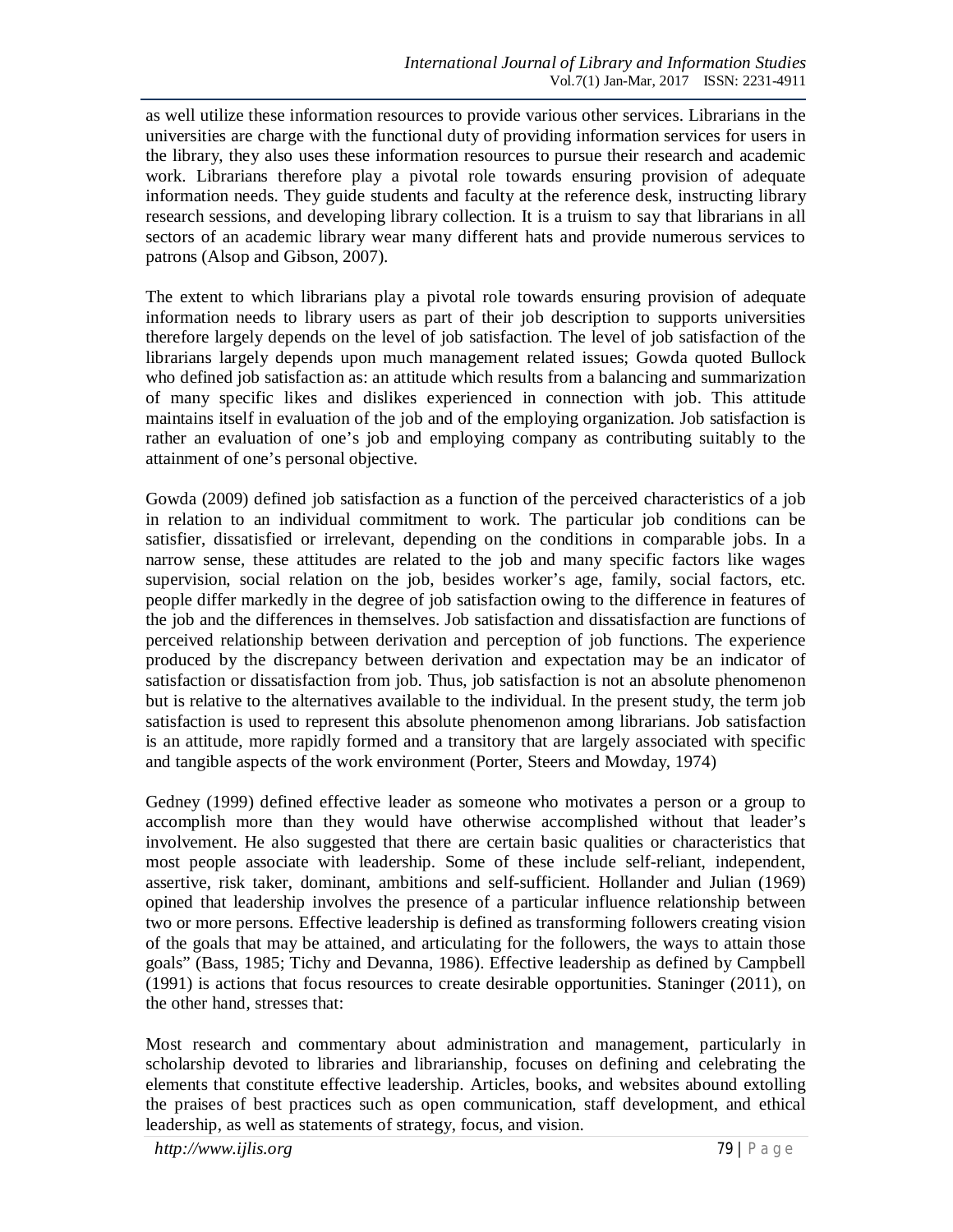A discussion of ineffective leadership should not lead one to believe that ineffective leaders cannot be changed. Indeed, defining the problem is the first step towards change. Every library employee has a certain amount of institutional power that can be focused and used in a positive and proactive manner to influence changes that will improve the library power, the ability to influence events and institutions to move them in the direction you think they should go, is something that anyone can exercise. Beacon (2012) identifies five sources of power that everyone has by virtue of their position and participation in their organization. These five types of power are role, resources, information, network, and reputation. He further identifies power that sterns from one's personal attributes: knowledge, expressiveness, attraction, character, and history.

As is true for any organization, effective leadership is crucial for success. In the library profession, one may encounter various problem caused by the lack of leadership qualities possessed by librarians in managerial leadership positions. For examples, one obvious problem is micromanagement. Indications of micromanagement include: wanting to be in control of everything, not giving employees sufficient authority and control over their job responsibilities and interfering or imposing too many restrictions on what subordinates are allowed to do.

#### **Statement of the Problem**

It has been reviewed from the literature that there is low leadership effectiveness among library personnel's in universities in south-west. This is due largely to several complaints among library personnel particularly library officers and supporting staff about their kind of treatment mated out to them. In addition, the non professional librarians i.e. library officers and operational staff such as clerical staff, typist, messenger, and security staff have dissatisfied with their jobs due to poor motivational strategies such as irregular promotion, inadequate working materials, poor remuneration, poor staff training etc, which also applied to the professional librarians. Meanwhile, the maintenance of higher job satisfaction affects the growth and performance of the librarians as well as their effectiveness.

### **Objectives of the Study**

The broad objective of the study is to investigate job satisfaction and leadership effectiveness of librarian in universities in South-west Nigeria. The specific objectives are to:

- find out the level of job satisfaction of Liberians in universities in south west Nigeria
- determine the level of leadership effectiveness of librarians in tertiary institution in southwest Nigeria; and
- find out if there is a significant relationship between Job satisfaction and leadership effectiveness of librarians in tertiary institution in southwest Nigeria.

 $\bullet$ 

### **Research Questions**

- The following research questions where drawn to guide the study
- What is the level of job satisfaction of Liberians in universities in southwest Nigeria?
- What is the level of leadership effectiveness of librarians in tertiary institution in southwest Nigeria?
- Is there any significant relationship between Job satisfaction and leadership effectiveness of librarians in tertiary institution in southwest Nigeria?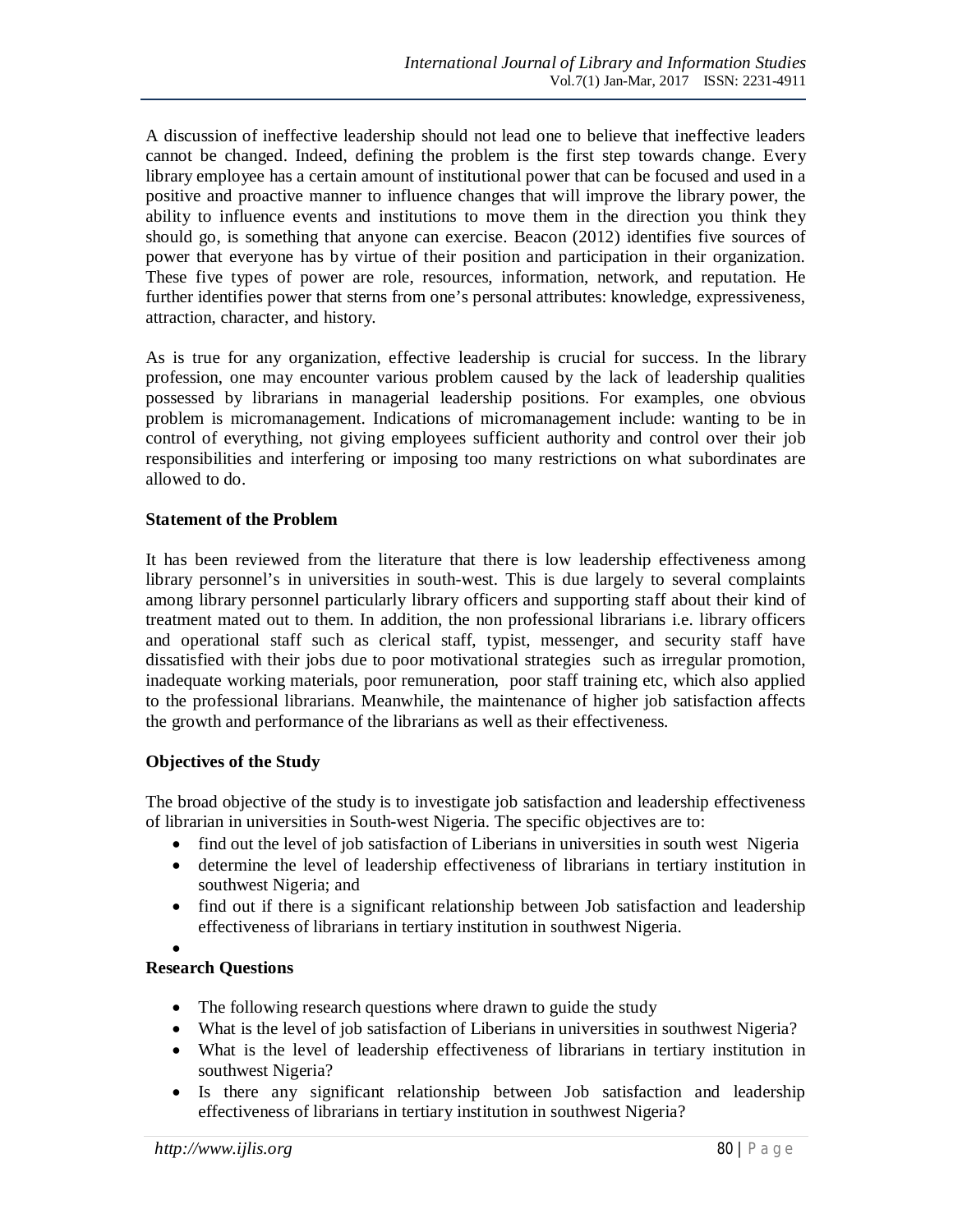### **Hypothesis**

The hypothesis formulated for the study is listed below. It is tested at 0.05 level of significance.

**HO1.** There is no significant relationship between librarian's job satisfaction and leadership effectiveness

#### **Literature Review**

The study of job satisfaction is a topic of wide interest to both people who work in organisations and people who study them (Parvin and Kabir, 2011). Job satisfaction has been closely related with many organisational phenomena such as motivation, performance, leadership, attitude, conflict, moral etc. Researchers have attempted to identity the various components of job satisfaction, measure the relative importance of each component of job satisfaction and examine what effects these components have on employees' productivity. Job satisfaction is an influencing factor to leadership effectiveness in any organization both formal and informal. Librarians would be effective in doing their job when motivational strategies such as regular promotion, adequate information materials are acquired, pay, staff training, information availability and communication etc, are been given. In other hand, librarians in Nigerian universities cannot be well effective in carrying out their professional responsibilities and services to their clients/library users if the level of their job satisfaction is low. Past studies (Bellenger, Wilcox and Ingram, 1984; Coster, 1992; Strydom and Meyer (2002) have shown that there are various factors for job satisfaction. Such as job security, growth and development, promotion opportunities, working conditions, recognition of performance, financial rewards, position and status, decision making opportunity.

Parvin and Kabir (2011) further advocated that competent employees are essential to the success of any organisation. An important factor driving satisfaction in the service environment is service quality. One school of thought refers to service quality as a global assessment about a service category on a particular organisation (PZB, 1989). Recently, it has been argued that satisfaction is generally viewed as a broader concept and service quality is a component to satisfaction (Zeithaml and Bitner, 2003). This is because satisfaction derives from various sources, such as service encounter satisfaction and overall satisfaction. Amos, Acquah, Antwi, and Adzifome (2015) conducted a study of professional librarian job satisfaction and found that creativity, flexibility, and recognition of librarians' skills and knowledge were sources of high satisfaction. Robbins (1998) described job satisfaction as an individual's general attitude towards the job. A person with a high level of job satisfaction holds positive attitudes towards the job.

Locke (1976) defined job satisfaction as employee's affective response to various aspects of the job situations. Supporting this claims, Bernard in Stoner, Freeman and Gilbert (1995) as cited in Tella, Ayen and Popoola (2007) advocated that in this era of the information superhighway, employers of information professionals or librarians must be careful to meet their needs. Otherwise, they will discover they are losing their talented and creative professionals to other organizations who are ready and willing to meet their needs and demands. Tella, Ayeni and Popoola (2007) reported that job satisfaction of the librarian who has an important place in the information society will affect the quality of the service he renders. In this respect, the question of how the materials and moral element affect the job satisfaction of the librarians gains importance (Ebru, 1995).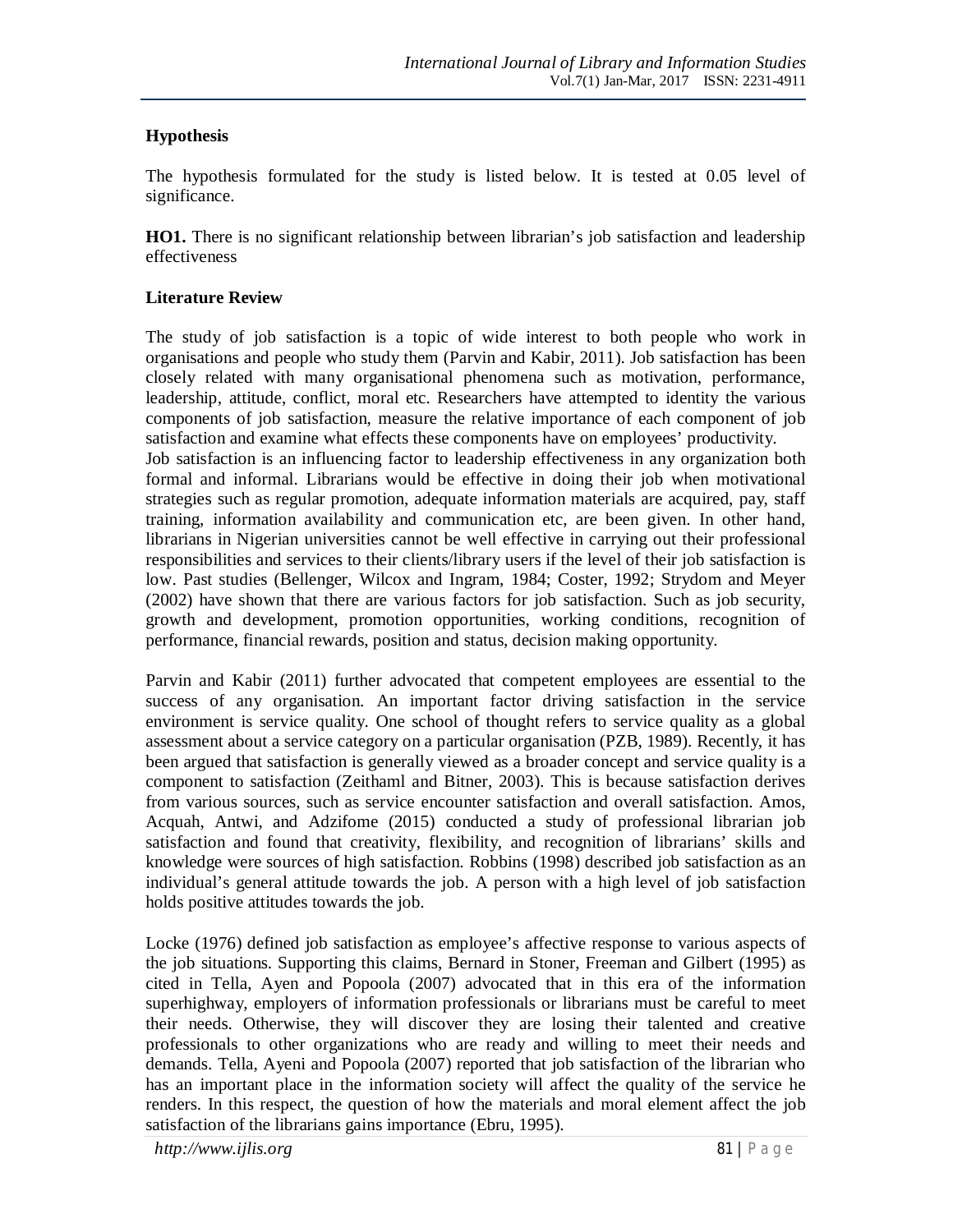According to Manzoor, Usman, Naseem and Shafiq (2011) effectiveness is the notion of how effectual an organization is in accomplishing the result the organisation aims to generate. It plays an important role in accelerating organisational development. It was reported in the literature that reward now cause satisfaction of the employee which directly influences performance of the employee such as pay, promotion, bonuses or other types of rewards to motivate and encourage high level performance of employees (Kallimullah, Yaghoubi and Moloudi, 2010; Reena, Jalilvand, Sharif, Salimi, and Khanzadeh, 2009). Rewards are management instruments that contribute to organisational effectiveness by influencing individual or group behaviour. Adeyinka, Ayeni, and Popoola (2007) advocated that to use salaries as a motivator is highly effective, managers must consider salary structures which should include important organization attach to each job, payment according to performance, personal or special allowances, fringe benefits, pensions and so on.

However, according to Leheney (2008) it is the commitment to people that is curial to the organisation. That is what helps people excel and give their best to the workplace. He provides four simple but "powerful, practical, and time-tested practices" to become more people oriented. These are learn to listen, share information, recognize successes and mistakes, and understand, accept, and work with other people's uniqueness. He concluded that today our most important resource is our people and the knowledge, skills, and talents they bring to bear on their work, leaders who are committed to their people have a better chance of having them show up to work enthusiastic, ready to give their best, and better able to work with others to tackle the inevitable problems and challenges in any work place. Supporting the above statements, Ammons-Stephens, Cole, Jenkins-Gibbs, Riehle and Weave (2009) opined that the success of libraries as organisations is determined by the actions of the individuals who work in those libraries, the success of those individuals in carrying out the missions of those libraries is in large measure a reflection of the type and quality of leadership. They further reported that successful library leaders demonstrate certain skills that are instrumental in the delivery or desired outcomes.

#### **Research Methodology**

The research design adopted for this study was survey research approach. This was selected as the most appropriate design to obtain accurate assessment of the characteristics of whole populations of people (Kerlinger, 2000). The respondents were Professional Librarians, Deputy Librarians and the University Librarians in leadership positions spread across private, state and federal universities in South-west, Nigeria. The study population was determined using 60% of the whole universities in South-west Nigeria. A total of 233 questionnaires were distributed, out of which 188 were returned. There were, however, some missing data points due to few unanswered questions by respondents. The research instrument was a standardized scale adopted from well known scholars and the reliability coefficient for the instruments was tested to be 0.84 using Cronbach-Alpha method.

### **Results and Discussion**

Data were analysed as they related to the specific areas of the study using descriptive and inferential statistics such as frequency distributions, percentages and a one-way analysis of variance (ANOVA) statistical tool to test for the significant relationship between librarian's job performance and leadership effectiveness.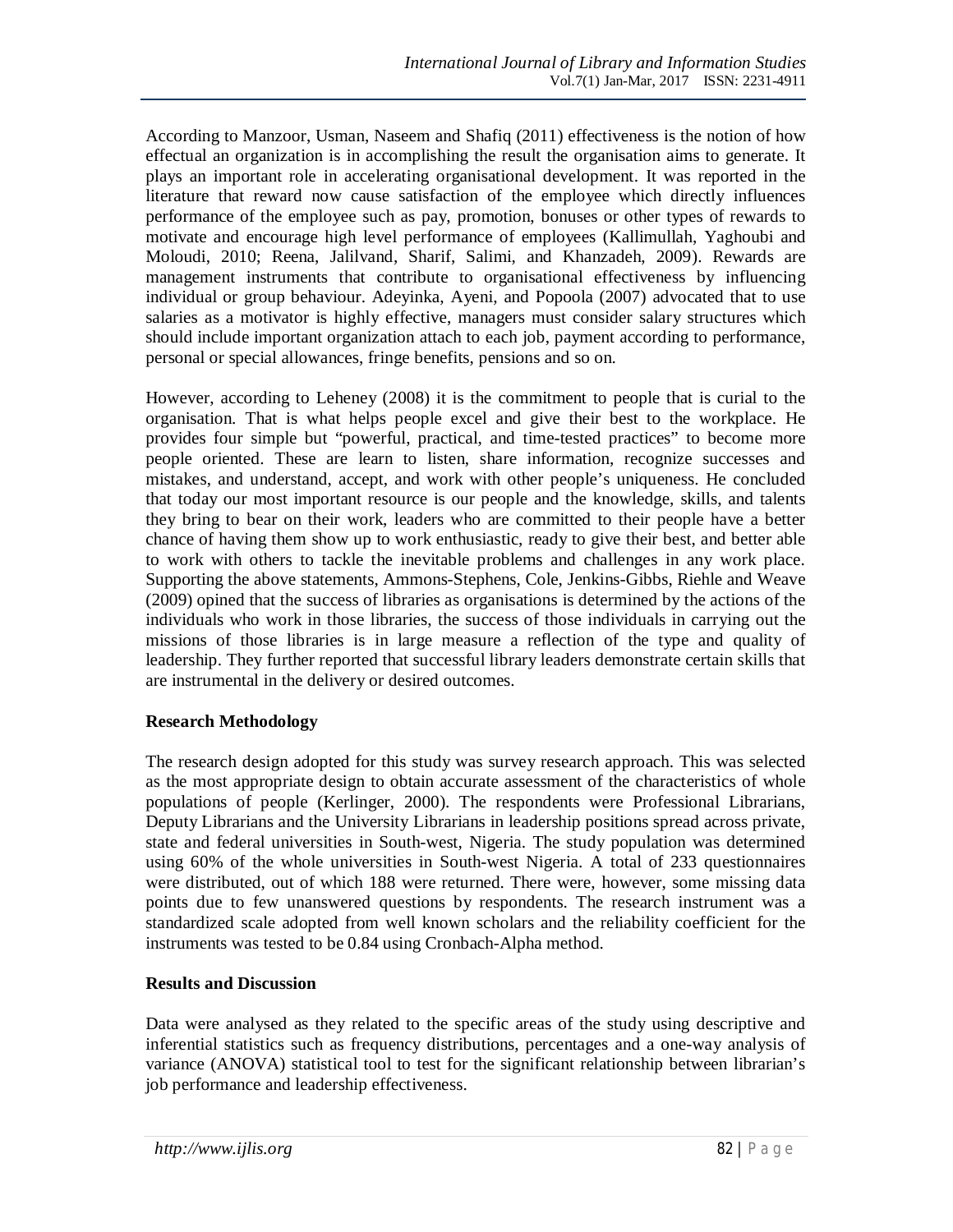|                | Table 4.1: Questionnaire response rate              |                |                |        |  |  |  |  |  |  |
|----------------|-----------------------------------------------------|----------------|----------------|--------|--|--|--|--|--|--|
| S/N            | <b>Name of Universities</b>                         | <b>Sample</b>  | Return         | $(\%)$ |  |  |  |  |  |  |
| 1              | University of Lagos, Akoka                          | 20             | 13             | 6.9    |  |  |  |  |  |  |
| $\overline{2}$ | Obafemi Awolowo University, Ile-Ife                 | 23             | 15             | 8.0    |  |  |  |  |  |  |
| 3              | University of Ibadan, Ibadan                        | 33             | 33             | 17.6   |  |  |  |  |  |  |
| $\overline{4}$ | Federal University of Agriculture, Abeokuta.        | 12             | 8              | 4.3    |  |  |  |  |  |  |
| 5              | Ladoke Akintola University of Technology, Ogbomoso. | 11             | 7              | 3.7    |  |  |  |  |  |  |
| 6              | Covenant University, Otta                           | 18             | 12             | 6.4    |  |  |  |  |  |  |
| 7              | Ekiti State University, Ado-Ekiti                   | 11             | 9              | 4.8    |  |  |  |  |  |  |
| 8              | Lagos State University, Ojo, Lagos.                 | 10             | 8              | 4.3    |  |  |  |  |  |  |
| 9              | Osun State University, Oshogbo.                     | 9              | $\overline{7}$ | 3.7    |  |  |  |  |  |  |
| 10             | Olabisi Onabanjo University, Ago-Iwoye.             | 14             | 10             | 5.3    |  |  |  |  |  |  |
| 11             | Adekunle Ajasin University, Akungba                 | 8              | 7              | 3.7    |  |  |  |  |  |  |
| 12             | Adeleke University, Ede                             | $\overline{4}$ | 3              | 1.6    |  |  |  |  |  |  |
| 13             | Tai Solarin Uni-of Education, Ijebo-Ode.            | 7              | 7              | 3.7    |  |  |  |  |  |  |
| 14             | Ajayi Crowther University, Oyo, Ibadan.             | 6              | 5              | 2.7    |  |  |  |  |  |  |
| 15             | Lead City University, Ibadan                        | 8              | $\overline{7}$ | 3.7    |  |  |  |  |  |  |
| 16             | Oduduwa University, Ipetumodu-Osun State.           | 3              | 3              | 1.6    |  |  |  |  |  |  |
| 17             | National Open University of Nigeria, Lagos          | 11             | 11             | 5.9    |  |  |  |  |  |  |
| 18             | Bowen University, Iwo                               | 8              | 8              | 4.3    |  |  |  |  |  |  |
| 29             | Fountain University, Oshogbo                        | $\overline{4}$ | $\overline{4}$ | 1.6    |  |  |  |  |  |  |
| 20             | Bells University of Technology, Otta                | 10             | 9              | 4.8    |  |  |  |  |  |  |
| 21             | Cresceent University, Ogun                          | 3              | 3              | 1.6    |  |  |  |  |  |  |
|                | <b>TOTAL</b>                                        | 233            | 188            | 100.0  |  |  |  |  |  |  |

# **Demographic Information of the Respondents**

A total of 233 copies of the questionnaire were administered to respondents in the University libraries out of which 188 copies were duly completed and returned and were founded valid for analysis. This represents a total of 80.7% response rate as revealed in Table 4.1, which is a very good result.

## **4.2 Demographic characteristics of respondents**

# **Table 4.2 Age distribution of respondents.**

| Age            | <b>Frequency</b> | $\frac{0}{0}$ |
|----------------|------------------|---------------|
| $18-25$ years  | 15               | 8.0           |
| $26-35$ years  | 54               | 28.7          |
| 36-45 years    | 68               | 36.2          |
| 46-55 years    | 49               | 26.1          |
| Above 56 years | $\mathcal{D}$    | 1.1           |
| <b>Total</b>   | 188              | 100.0         |

Table 4.2 above showed that out of the 188 respondents, majority 68(36.2%) were between 36 and 45 years of age, while 54 (28.7%) respondents were within 26-35 years of age. About 49 (26.1%) of the respondents were between the ages 46-55 years. While, just only 2 (1.1%) were above 56 years. The result indicated that majority of the librarians are matured in age.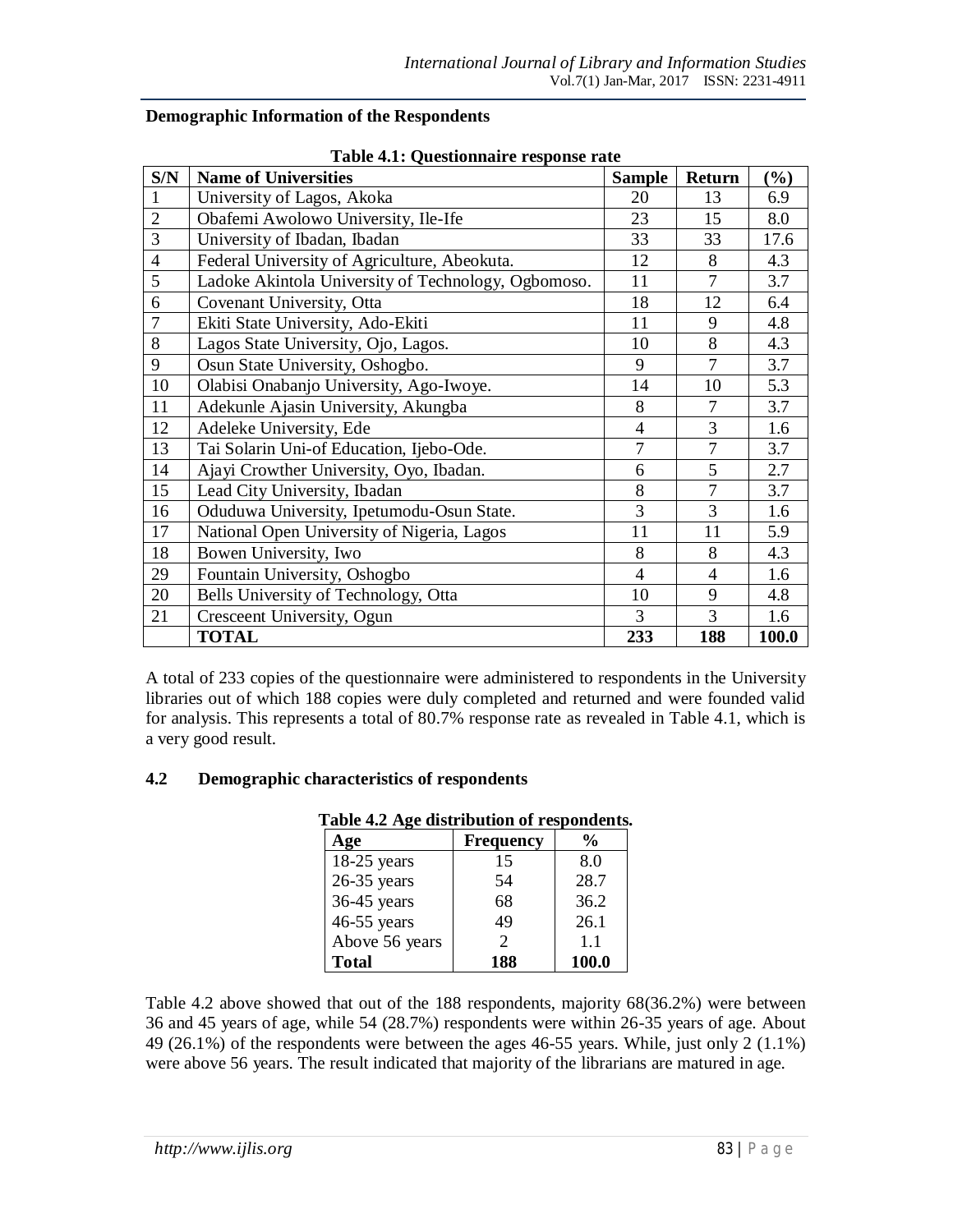| <b>Sex</b>   | <b>Frequency</b> |       |
|--------------|------------------|-------|
| Male         | 89               | 47.3  |
| Female       | 99               | 52.7  |
| <b>Total</b> | 188              | 100.0 |

#### **Table 4.3 Gender distribution of the respondents.**

Table 4.3 reveals that majority 99 (52.7%) of the respondents were female while the remaining 89 (47.3%) were male. These respondents cut across all the university libraries.

| <b>Lavic 4.4</b> Ividition Status of the respondents |           |       |  |  |  |  |  |  |  |
|------------------------------------------------------|-----------|-------|--|--|--|--|--|--|--|
| <b>Marital status</b>                                | Frequency | $\%$  |  |  |  |  |  |  |  |
| Single                                               | 36        | 19.1  |  |  |  |  |  |  |  |
| Married                                              | 151       | 80.3  |  |  |  |  |  |  |  |
| Separated                                            |           | .5    |  |  |  |  |  |  |  |
| <b>Total</b>                                         | 188       | 100.0 |  |  |  |  |  |  |  |

## **Table 4.4 Marital Status of the respondents**

Table 4.4 revealed that majority of the respondents 151 (80.3%) were married, 36 (19.1%) of them were still single, the least of the respondents 1 (.5%) were separated.

| Table4.5: Distribution of the respondents by highest educational qualification |  |  |
|--------------------------------------------------------------------------------|--|--|
|--------------------------------------------------------------------------------|--|--|

| <b>Highest educational</b><br>qualification | <b>Frequency</b> | $($ %)       |
|---------------------------------------------|------------------|--------------|
| <b>Masters</b>                              | 153              | 81.4         |
| <b>PHD</b>                                  | 35               | 18.6         |
| <b>Total</b>                                | 188              | <b>100.0</b> |

Table 4.5 Shows that the highest number of respondents 153 (81.4%) had master degree certificates. while, 35 (18.6%) were PhD holders

| <b>Designation</b>           | <b>Frequency</b> | $(\%)$ |
|------------------------------|------------------|--------|
| No response                  | 15               | 8.0    |
| Assistance Librarian         | 20               | 10.6   |
| Librarian II                 | 85               | 45.2   |
| Higher library officer       | 9                | 4.8    |
| System Librarian             | 7                | 3.7    |
| Chief Librarian              | 44               | 23.4   |
| Deputy librarian             |                  | .5     |
| <b>Circulation Librarian</b> |                  | .5     |
| Assistance supervisors       |                  | .5     |
| Law Librarian                | 2                | 1.1    |
| Cataloguers                  | $\overline{2}$   | 1.1    |
| Typist                       |                  | .5     |
| <b>Total</b>                 | 188              | 100.0  |

#### **Table 4.6 Distribution of the respondents by Designation**

Table 4.6 Shows that the highest number of respondents, 85 (45.2%) were librarians II, 44(23.4%) were Chief Librarians, 20 (10.6%) were Assistance librarians, 15 (8.0%) of the respondents did not responds, 9 (4.8%) were higher library officer and 7(3.7%) are system librarian, 2 (1.1%) were laws librarians,  $2(1.1\%)$  were cataloguers, 1 (.5%) was a Deputy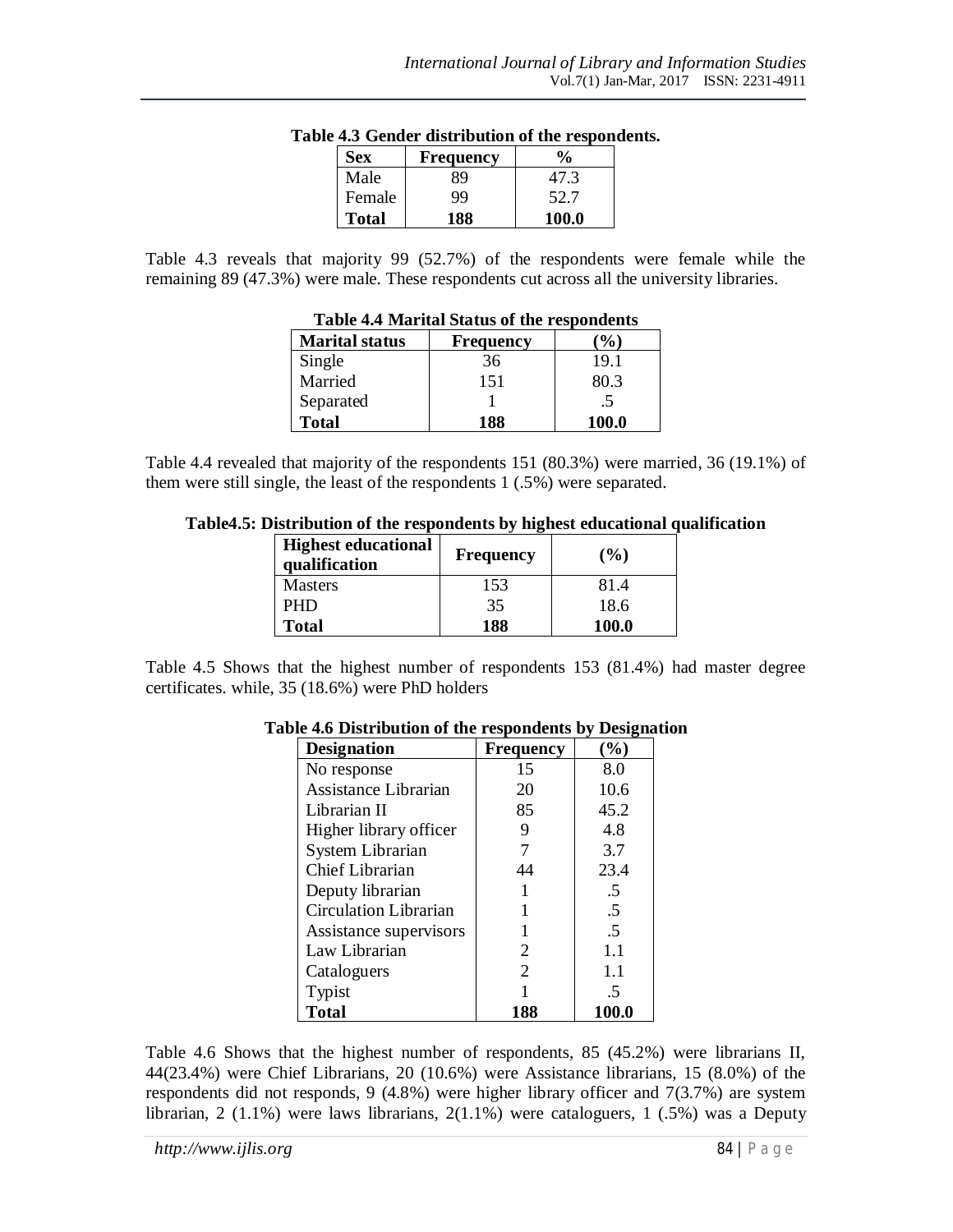librarian, 1(.5%) were circulation librarian, 1(.5%) was an Assistance Supervisor, while 1(.5%) were typist. The implication of this is that the majority of the librarians in the university libraries are majorly Assistance librarians and chief or senior librarians. They are people with Master Degree Certificates.

| <b>Department</b> \Section   | <b>Frequency</b> | $\frac{6}{9}$ |
|------------------------------|------------------|---------------|
| Cataloguing & classification | 52               | 27.6          |
| Serials department           | 9                | 4.8           |
| <b>Circulation Librarian</b> | 26               | 13.8          |
| <b>Faculty library</b>       |                  | .5            |
| Document librarian           |                  | .5            |
| Reader services department   | 21               | 11.1          |
| Reference librarian          | 20               | 10.6          |
| Acquisition                  | 38               | 20.2          |
| Digitization                 |                  | .5            |
| System unit                  | 8                | 4.2           |
| Resources development        | 4                | 2.1           |
| Law library                  | 4                | 2.1           |
| Virtual library              | 2                | 1.1           |
| Head office library          |                  | .5            |
| Total                        | 188              | 100.0         |

**Table 4.7 distribution of the respondents by Department/section**

Table 4.7 shows that majority 52 (27.6%) of the respondents were in cataloguing department, 38(20.2%) were acquisition librarians, 26 (13.8%) were in circulation department, 21 (11.1%) were in reader services department , 20 (10.6%) were in reference department, 8(3.7%) works in the system unit, 9 (4.8%) librarians are in the serials department, while, others 1(.5%) was in faculty library,  $1(.5%)$  document section,  $1(.5%)$  digitization section,  $4(2.7%)$  resource development department, 4(2.1%) law library 2(1.1%) virtual library, while, 1(0.5%) was in head office section of the library respectively.

#### **4.3 Analysis of research questions**

There were three research questions formulated for this study in order to achieve the set objectives. Answers to these research questions are provided below:

|                                    |  |  |  |  | 4.3.1 Research question 1: What is the level of job satisfaction of librarians in |  |  |
|------------------------------------|--|--|--|--|-----------------------------------------------------------------------------------|--|--|
| university in southern of Nigeria? |  |  |  |  |                                                                                   |  |  |

| $S\backslash N$ | <b>Job Satisfaction of Librarian</b> | <b>VS</b> | S     | N     | D     | <b>VD</b> | <b>Mean</b> | S.D  |
|-----------------|--------------------------------------|-----------|-------|-------|-------|-----------|-------------|------|
|                 | Fringe benefits                      | 15        | 55    | 49    | 55    | 14        | 2.99        | 1.10 |
|                 |                                      | 8.0%      | 29.3% | 26.1% | 29.3% | 7.4%      |             |      |
| $\overline{2}$  | Manner in which administration       | 13        | 70    | 49    | 42    | 14        | 2.86        | 1.00 |
|                 | handles problems                     | 6.9%      | 37.2% | 26.1% | 22.3% | 7.4%      |             |      |
| 3               | Opportunities for                    | 15        | 83    | 43    | 35    | 12        | 2.71        | 1.06 |
|                 | advancement\promotion                | 8.0%      | 44.1% | 22.9% | 18.6% | 6.4%      |             |      |
| 4               | Salary                               | 16        | 84    | 40    | 41    | 7         | 2.68        | 1.03 |
|                 |                                      | 8.5%      | 44.7% | 21.3% | 21.8% | 3.7%      |             |      |
|                 | Opportunities for professional       | 20        | 95    | 26    | 37    | 10        | 2.59        | 1.06 |
|                 | development                          | 10.6%     | 50.5% | 13.8% | 19.7% | 5.3%      |             |      |
| 6               | Lines of communications              | 16        | 92    | 43    | 28    | 9         | 2.59        |      |

**Table 1. Level of job satisfactions of librarians**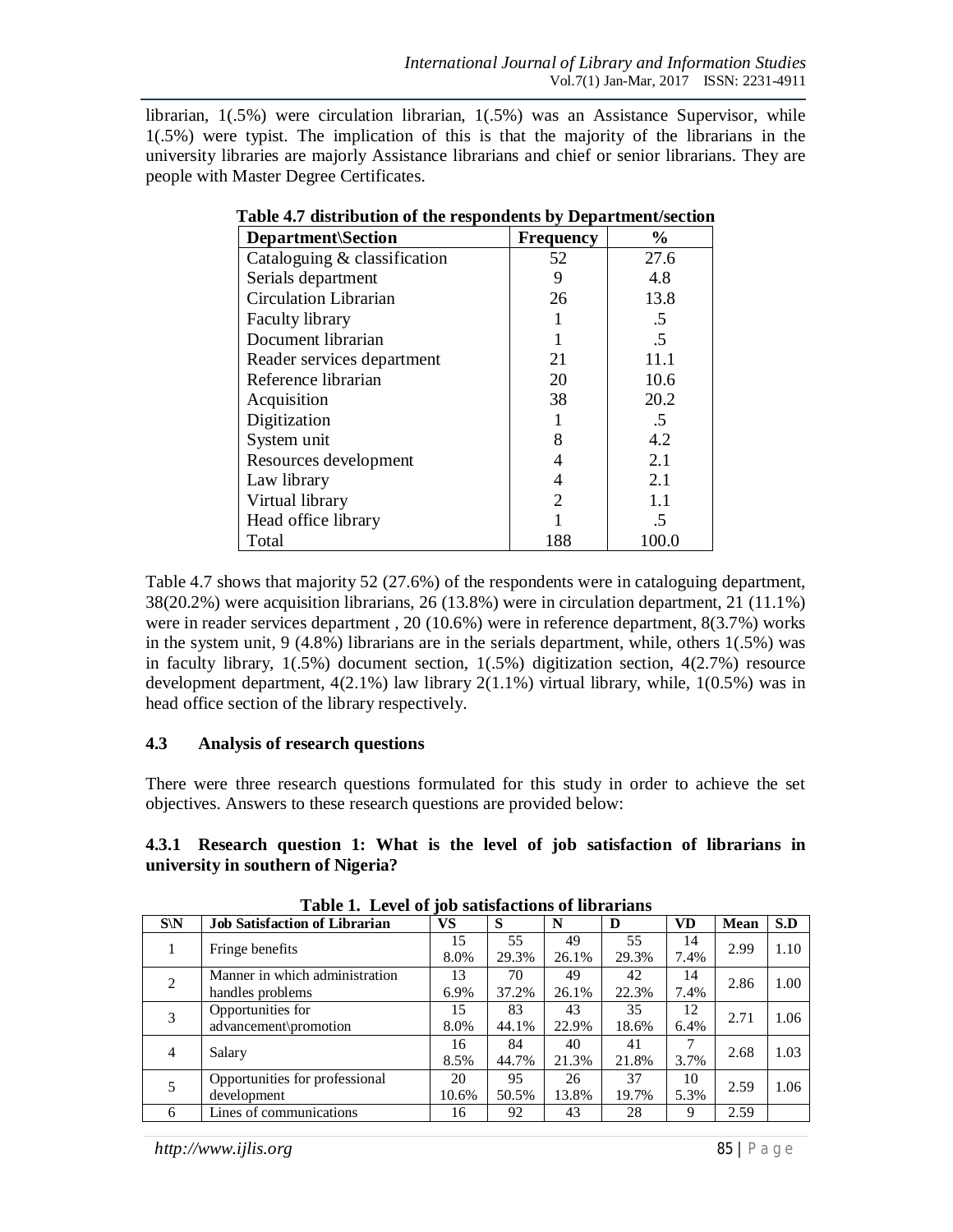|        |                                    | 8.5%  | 48.9% | 22.9% | 14.9% | 4.8%           |      |      |
|--------|------------------------------------|-------|-------|-------|-------|----------------|------|------|
| $\tau$ | Working conditions                 | 18    | 97    | 33    | 29    | 11             | 2.56 | 1.05 |
|        |                                    | 9.6%  | 51.6% | 17.6% | 15.4% | 5.9%           |      |      |
|        | Opportunities for collegial        | 19    | 94    | 41    | 23    | 11             |      |      |
| 8      | interaction with faculty in other  | 10.1% | 50.0% | 21.8% | 12.2% | 5.9%           | 2.54 | 1.08 |
|        | departments                        |       |       |       |       |                |      |      |
| 9      | Working environment                | 21    | 98    | 32    | 25    | 12             | 2.52 | 1.01 |
|        |                                    | 11.2% | 52.1% | 17.0% | 13.3% | 6.4%           |      |      |
| 10     | Opportunities to pursue research   | 20    | 93    | 40    | 27    | 8              | 2.52 | 1.08 |
|        |                                    | 10.6% | 49.5% | 21.3% | 14.4% | 4.3%           |      |      |
| 11     | Variety of occupational tasks      | 15    | 100   | 38    | 33    | 2              | 2.51 | .91  |
|        |                                    | 8.0%  | 53.2% | 20.2% | 17.6% | 1.1%           |      |      |
| 12     | Work assignment and workload       | 13    | 108   | 34    | 29    | $\overline{4}$ | 2.48 | .91  |
|        |                                    | 6.9%  | 57.4% | 18.1% | 15.4% | 2.1%           |      |      |
| 13     | Opportunities for collegial        | 24    | 101   | 33    | 19    | 11             | 2.43 | 1.03 |
|        | interaction within your department | 12.8% | 53.7% | 17.6% | 10.1% | 5.9%           |      |      |
| 14     | Status of librarians at your       | 31    | 94    | 34    | 24    | 5              | 2.35 | .99  |
|        | university                         | 16.5% | 50.0% | 18.1% | 12.8% | 2.7%           |      |      |
| 15     | Job security                       | 34    | 91    | 41    | 15    | 7              | 2.31 | .98  |
|        |                                    | 18.1% | 48.4% | 21.8% | 8.0%  | 3.7%           |      |      |
| 16     |                                    | 33    | 120   | 26    | 6     | 3              | 2.07 | .76  |
|        | Interaction with patrons           | 17.6% | 63.8% | 13.8% | 3.2%  | 1.6%           |      |      |
| 17     |                                    | 38    | 121   | 19    | 9     | 1              | 2.01 | .74  |
|        | Interaction with peers             | 20.2% | 64.4% | 10.1% | 4.8%  | .5%            |      |      |
| 18     | Job duties                         | 42    | 124   | 11    | 7     | $\overline{4}$ | 1.97 | .79  |
|        |                                    | 22.3% | 66.0% | 5.9%  | 3.7%  | 2.1%           |      |      |

*International Journal of Library and Information Studies* Vol.7(1) Jan-Mar, 2017 ISSN: 2231-4911

Table 1 revealed that there is a level of job satisfaction of librarians in universities. The findings show that majority of the respondents 166 with a Mean of 1.97 are satisfied with their job duties as librarians, and was followed by those indicated that they are satisfied whenever they have opportunity to interact with peers with a mean value of (Mean =  $2.01$ ). A large able size of 153 (81.4%) of the total respondents were satisfied with their interaction with patrons (Mean=2.07), while 125 (66.5%) of the total respondents indicated that they are satisfied with the opportunity for collegial interaction within their department (Mean=2.01), Interestingly, about 113 (60.1%) of the total respondents expressed their satisfaction with the opportunities to pursue researcher (Mean=2.52), followed by 119(63.3%) of the total respondents who are satisfied with their working environment (Mean= 2.52).

### **4.3.2 Research question 2: What is the level of leadership effectiveness of librarian in tertiary institution in South-west Nigeria?**

| $S\backslash N$ | <b>Leadership Effectiveness of Librarians</b>                                                                        | <b>SD</b> | D          | A            | <b>SA</b>   | <b>Mean</b> | S.D |
|-----------------|----------------------------------------------------------------------------------------------------------------------|-----------|------------|--------------|-------------|-------------|-----|
| 1               | Balances work priorities with personal life                                                                          | 9<br>4.8% | 7<br>3.7%  | 90<br>47.9%  | 82<br>43.6% | 3.30        | .76 |
| $\mathfrak{D}$  | Builds productive working relationship<br>with co-workers and external parties                                       | 7<br>3.7% | 8<br>4.3%  | 95<br>50.5%  | 78<br>41.5% | 3.30        | .72 |
| 3               | Quickly master new technical and business<br>knowledge                                                               | 6<br>3.2% | 9<br>4.8%  | 102<br>54.3% | 71<br>37.8% | 3.27        | .70 |
| $\overline{4}$  | Shows genuine interest in others and<br>sensitivity to employees needs                                               | 6<br>3.2% | 16<br>8.5% | 93<br>49.5%  | 73<br>38.8% | 3.24        | .74 |
| 5               | Demonstrates self control in difficult<br>situations                                                                 | 9<br>4.8% | 6<br>3.2%  | 104<br>55.3% | 69<br>36.7% | 3.24        | .73 |
| 6               | Uses effective career management tactics.<br>including mentoring, professional<br>relationship and feedback channels | 8<br>4.3% | 16<br>8.5% | 99<br>52.7%  | 65<br>34.6% | 3.18        | .76 |
|                 | Motivate others to perform at their best                                                                             | 11        | 10         | 101          | 66          | 3.18        | .78 |

**Table 2. Level of leadership effectiveness of librarians.**

*http://www.ijlis.org* 86 | P a g e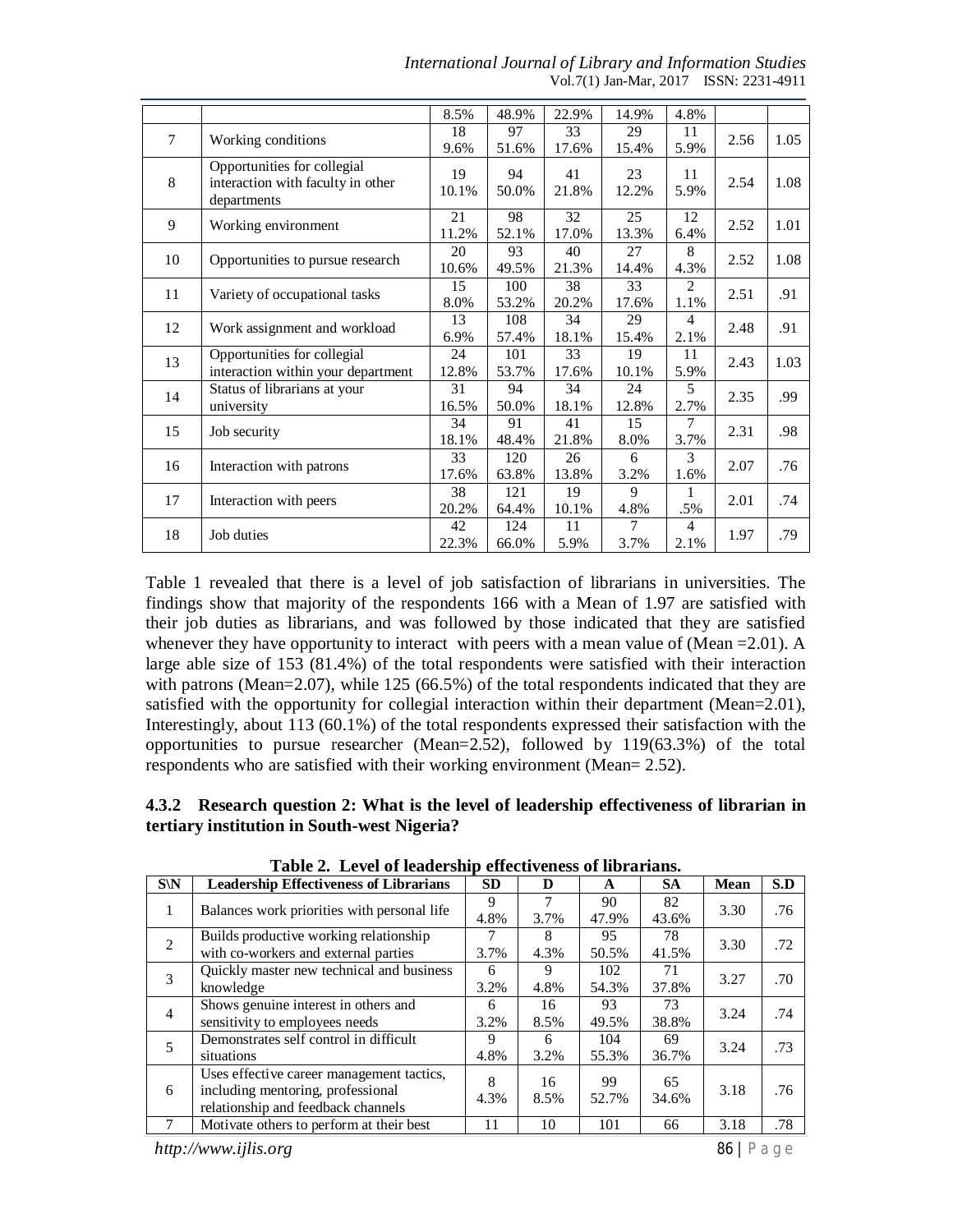*International Journal of Library and Information Studies* Vol.7(1) Jan-Mar, 2017 ISSN: 2231-4911

|    |                                           | 5.9% | 5.3% | 53.7% | 35.1% |      |     |
|----|-------------------------------------------|------|------|-------|-------|------|-----|
| 8  | Coaches and encourages employees to       |      |      | 105   | 63    | 3.17 | .77 |
|    | develop in their careers                  | 5.9% | 4.8% | 55.9% | 33.5% |      |     |
|    | Attracts, motivate and develops employees |      | 14   | 104   | 62    | 3.17 | .74 |
|    |                                           | 4.3% | 7.4% | 55.3% | 33.0% |      |     |
| 10 | Displays warmth and a good sense of       |      |      | 110   | 59    | 3.17 | .72 |
|    | humor                                     | 4.3% | 5.9% | 58.5% | 31.4% |      |     |

Table 2 revealed that majority of the respondent 173(92.1%) indicated that they quickly master new technical and business knowledge with a mean of 3.27, and as well demonstrates self control in difficult situations (mean=3.24). Other areas on which the librarians in the universities indicated the level of their leadership effectiveness were ranked as follows: Balances work priorities with personal life (mean=3.30) ranked highest in the mean score rating and was followed by builds productive working relationship with co-workers and external parties (mean=3.30); shows genuine interest in others and sensitivity to employee's needs (mean=3.24); use effective carer management tactics, including mentoring, professional relationship and feedback channels (mean=3.18); motivate others to perform at their best (mean=3.18); coaches and encourages employees to develop in their careers (mean=3.17), attracts, motivate and develops employees (mean=3.17); displays warmth and a good sense of humour (mean=3.17).

### **Test of hypothesis**

**HO1.** There is no significant relationship between librarian's job satisfaction and leadership effectiveness

| norarian s job sausiaction and readership effectiveness |     |         |                  |     |         |       |            |  |  |  |  |
|---------------------------------------------------------|-----|---------|------------------|-----|---------|-------|------------|--|--|--|--|
| <b>Variables</b>                                        | N   | Mean    | <b>Stand-Dev</b> | Df  |         |       | <b>Sig</b> |  |  |  |  |
| Leadership<br>effectiveness                             | 188 | 47.5691 | 8.68033          | 186 | $-153*$ | 0.025 | N. S       |  |  |  |  |
| Job<br>satisfaction                                     | 188 | 44.5585 | 11.27449         |     |         |       |            |  |  |  |  |

**Table 3: PPMC summary table showing the relationship between librarian's job satisfaction and leadership effectiveness**

The above table shows a low leadership effectiveness on job satisfaction in university library (Df= 186, N= 188, r=  $-153$ , P < 0.05). Based on this, the null hypothesis is accepted. Therefore, there is no significant relationship between librarian's job performance and leadership effectiveness. The table further revealed a negative influence of leadership effectiveness meanwhile; it implies that a unit increase in job satisfaction will increase the tendency for high leadership effectiveness in the university library. Moreso, to further understand the proportion of influence impacted by job satisfaction, the determinant of coefficient r2 (-.153)2 was estimated=0.0234. This implies that job satisfaction factor accounted for 23.4% variation for the prediction of leadership effectiveness in the university library.

### **Discussion**

The aim of this study was to investigate job satisfaction and leadership effectiveness of librarians in Universities in South-west Nigeria. The study found that majority of the respondents by name of university; University of Ibadan has the larger population of professional librarians, followed by Obafemi Awolowo University and then University of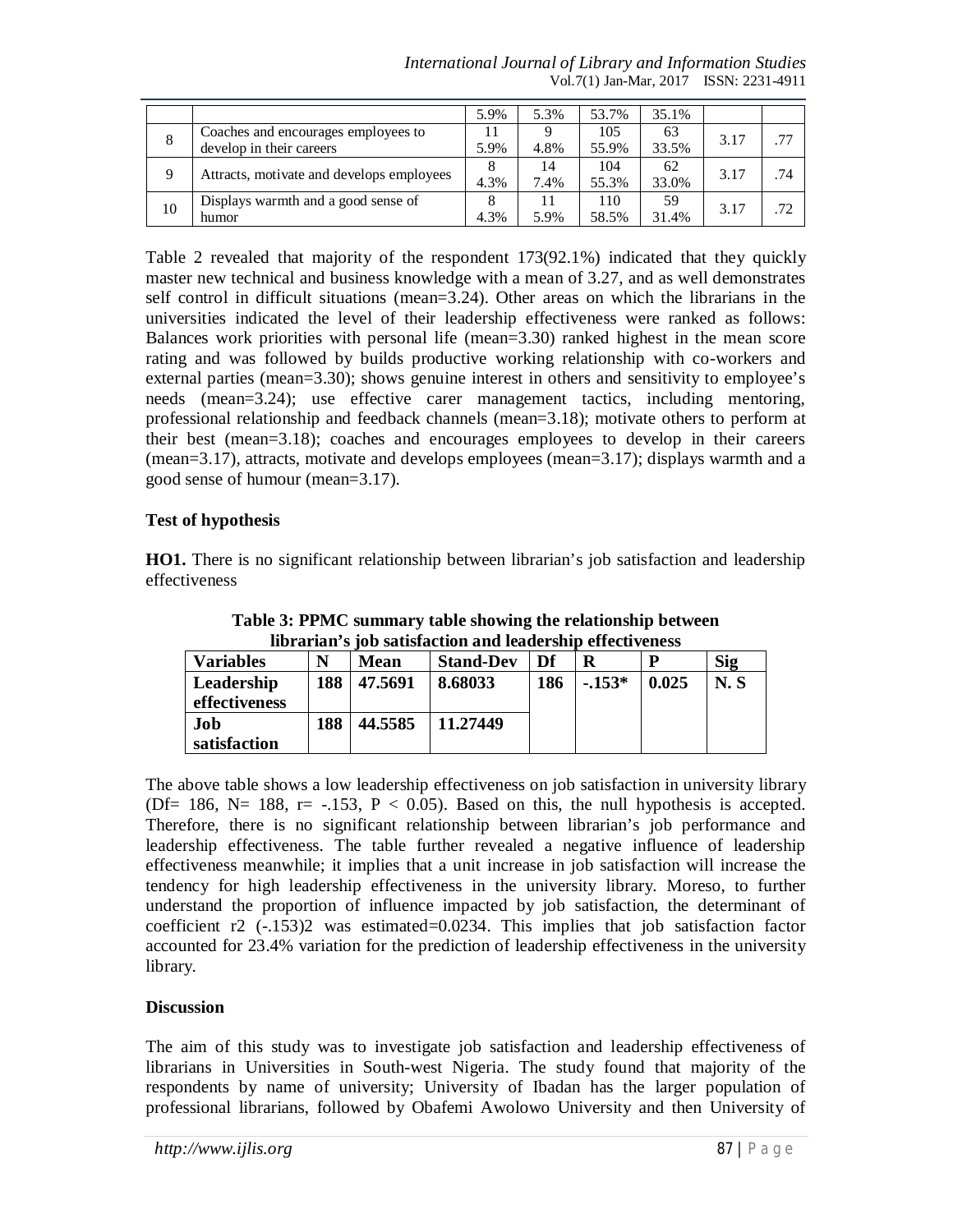Lagos. Others have a minimum number of professional librarians in universities in Southwest Nigeria. The study also found that majority of the librarians were between the ages of 36 and 45 years old, which showed that they are matured adult. There were more female respondents than male in the selected university libraries while, a large number of 151 (80.3%) of the respondents were married, 36(19.1%) were singled and 1(.5%) person was separated. As far as the education qualification of the respondents is concerned, there were more respondents with master degree qualification than those with PhD. The respondent's, by their designation with qualification and years of service, librarian II were of higher number than librarian I who are refers to as senior librarians and chief librarians. Also the distribution of the respondents by Departments/Section shows that librarians working in the cataloguing section were of higher percentage in the universities.

The study revealed that there was low leadership effectiveness on job satisfaction of librarians in the university libraries in South-west, Nigeria. Therefore, there is no significant relationship between librarian's job performance and leadership effectiveness. The study finds out the relationship between the dependent and independent variables (job satisfaction and leadership effectiveness of librarians) and revealed a negative influence of leadership effectiveness meanwhile; it implies that a unit increase in job satisfaction will increase the tendency for high leadership effectiveness in the university library. Moreso, to further understand the proportion of influence impacted by job satisfaction, the determinant of coefficient r2 (-.153)2 was estimated=0.0234. This implies that job satisfaction factor accounted for 23.4% variation for the prediction of leadership effectiveness in the university library. This findings corroborate with the study of Adeyinka et al. (2007) advocated that to use salaries as a motivator is highly effective, managers must consider salary structures which should include important organization attach to each job, payment according to performance, personal or special allowances, fringe benefits, pensions and so on. Meanwhile, a person with a high level of job satisfaction holds positive attitudes towards the job. Supporting this claims, Bernard in Stoner et al., (1995) as cited in Tella, Ayen and Popoola (2007) advocated that in this era of the information superhighway, employers of information professionals or librarians must be careful to meet their needs. Otherwise, they will discover they are losing their talented and creative professionals to other organizations who are ready and willing to meet their needs and demands.

### **Conclusion and Recommendations**

University administrators can vividly contribute to the leadership effectiveness of librarians in universities in ensuring that librarians are satisfy with their job by providing various factors for their job satisfaction such as, salary, fringe benefits, provide good working conditions, create opportunity for their professional development as well as opportunity to pursue research and job security should also be guarantee. The study therefore agrees with Bellenger, et al., 1984; Coster, 1992; Strydom and Meyer (2002) that there are various factors for job satisfaction such as, job security growth and development, promotion opportunity, working conditions, recognition of performance, financial rewards, position and status, decision making opportunity. The study has therefore, showed that if all this factors are met, librarians will be happy at work and as well satisfied with their job. This is very much relating to Patricia et al., (1992) in a study of professional librarian job satisfaction. He found that creativity, flexibility, and recognition of librarians' skills and knowledge were sources of high satisfaction.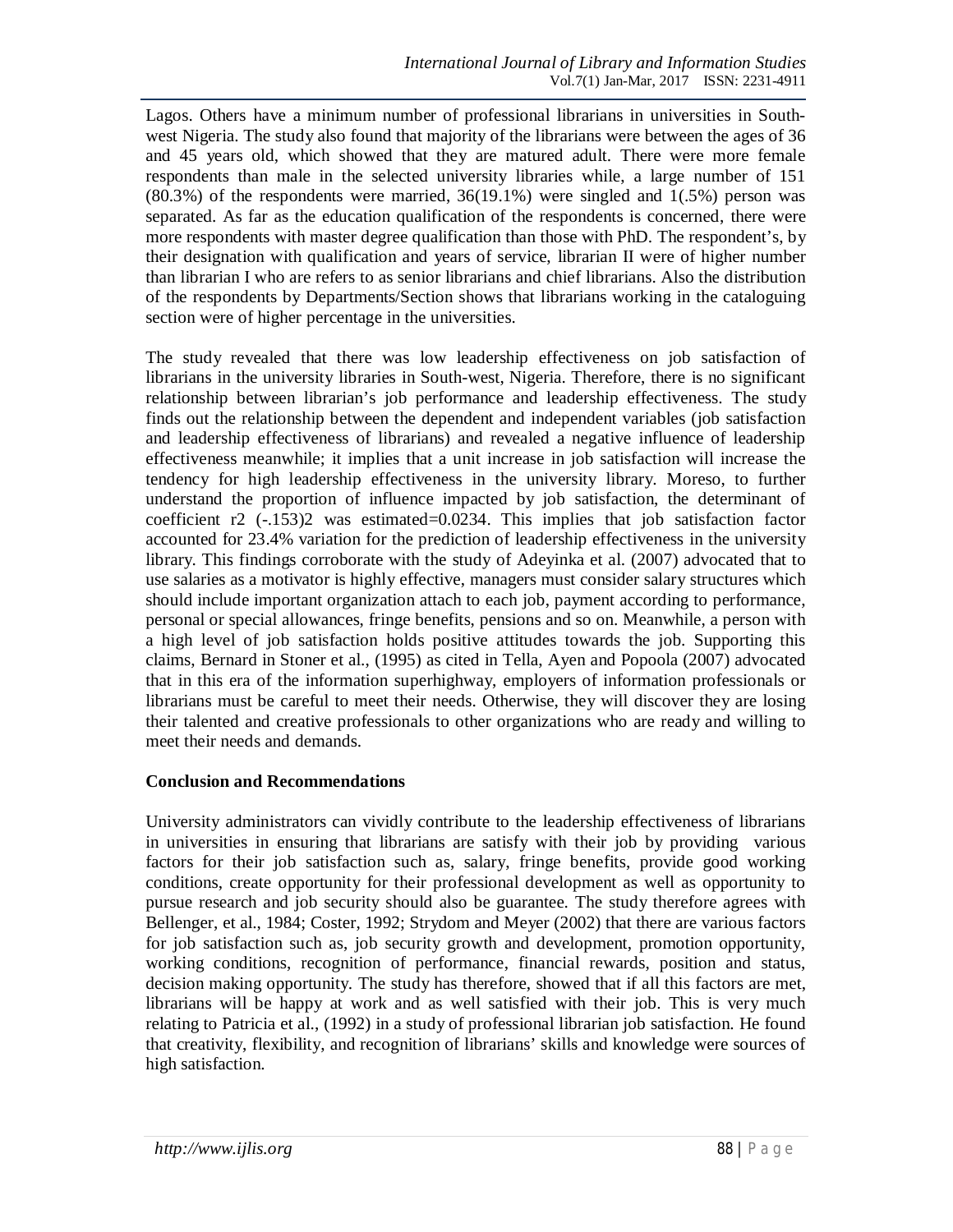The research study has revealed the state of the librarian's satisfaction level in the studied universities in South-west, Nigeria and the necessary factors that should be provided. Based on the findings of this study, the following recommendations were made.

The librarians are encouraged to develop a higher level of their job satisfaction. This will help them to be able to provide quality library services to their library users.

The library management in universities should give adequate support to the librarians because they are in a position of leadership by profession and are in charge of technical aspect of the library services. Therefore, they are likely to call the attention of management when necessary.

The library management should not take the librarians for granted as workers in the library because the library aims and objectives accomplishment are geared towards the quality services of the librarians in the universities.

Adequate funds should be made available to the library for the librarians in the universities by the university authority to support seminal, workshop and training programmes should be organised in order to acquire needed skills.

## **References**

- Adeyinka, T, C.O. Ayeni, C.O., and Popoola, S.O. (2007). Work Motivation, Job Satisfaction, and Organisational Commitment of Library Personnel in Academic and Research Libraries in Oyo State, Nigeria. *Library Philosophy and Practice (ejournal).*
- Alsop, J. and Gibson, J.A. (2007). Multiple Roles of Academic Librarians. *Electronic Journal of Academic and Special Librarianship.* v.8 no.1 (Spring 2007). Available at http://southernlibrarianship.icaap.org/content/v08n01/alsop\_j01.htm
- Ammons-Stephens, S., Cole, H.J., Jenkin-Gibbs, K., Riehle, C.F., and Weare, W.H., (2009). Developing Core Leadership Competencies for the Library Professions: *Library Leadership and Management.* Vol.23, No.2, Spring 2009. Pg.63-74.
- Amos, P.M., Acquah, S., Antwi, T., Adzifome, N.S. (2015). A Comparative Study of Factors Influencing Male and Female Lecturers' Job Satisfaction in Ghanaian Higher Education. *Journal of Education and Practice*. Vol.6, No.4, 2015
- Bass, B.M. (1985). *Leadership and performance beyond expectations*. New York: Free Press.
- Beacon (2012). Sandia National Laboratories, "Energy Storage Systems Program (ESS)," http://www.sandia.gov/ess/.
- Bellenger, D.N., Wilcox, J.B. and Ingram, T.N. (1984). An examination of reward preferences for sales managers. *Journal of Personal Selling and Sales Management,*  $4(2):1-6.$
- Campbell, D.P. (1991). Manual for the Campbell leadership Index. Minneapolis, MN: *National Computer systems.*
- Coster, E.A. (1992). The perceived quality of working life and job facet satisfaction. *Journal of Industrial Psychology,* 18(2):6–9.
- Ebru, K. (1995). Job satisfaction of the librarian in the developing countries. 61st IFLA General Conference Proceedings Aug 20-25.
- Gedney, C.R. (1999). Leadership Effectiveness and Gender. A Researcher Reports. Air Command and Staff College Air University, Maxwell Air Force Base, Alabama., PP. 1-23.